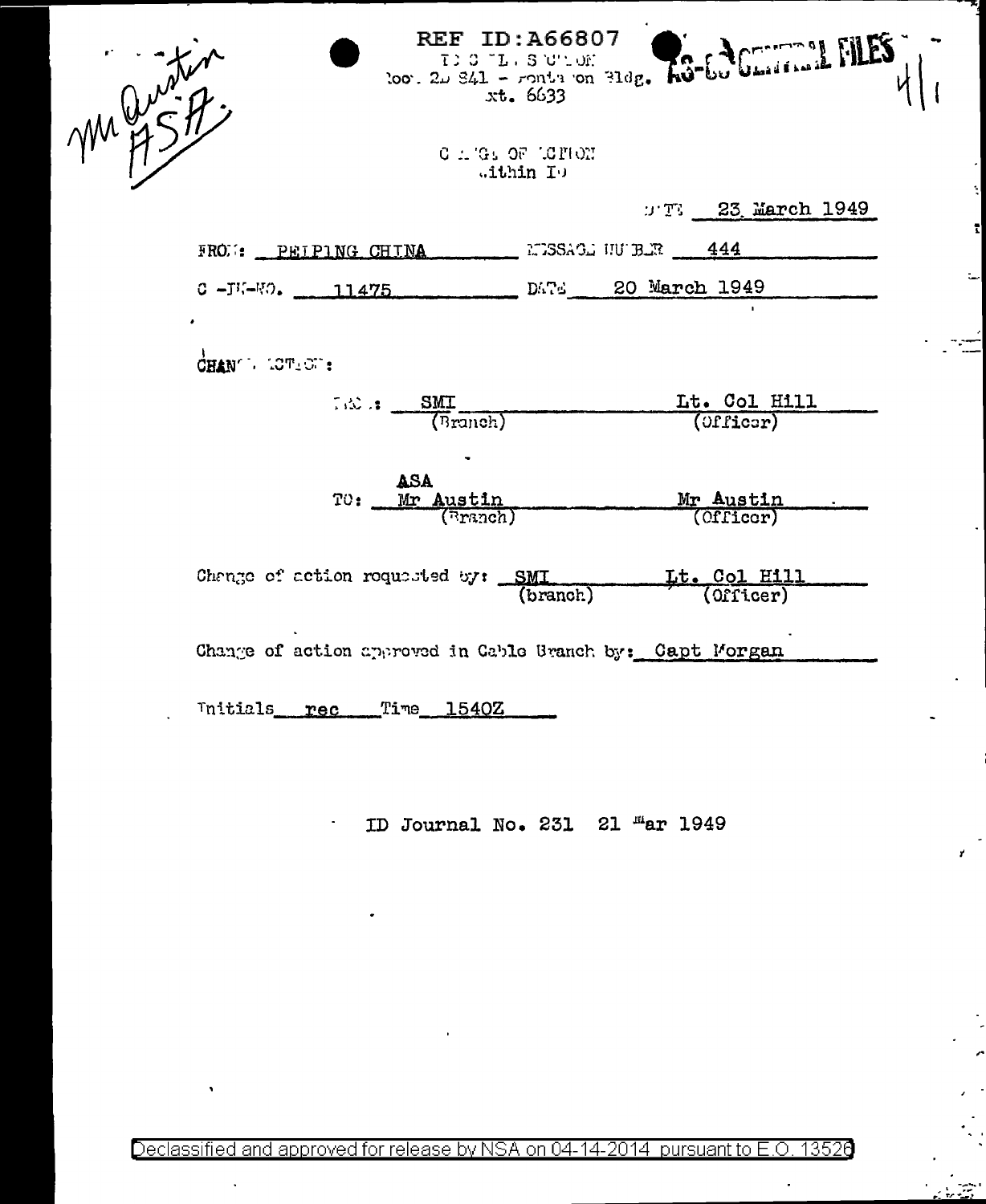| <b>CLASSIFIED</b><br>INCOMING | G.                                         |                       |                                                                                                                                                                                                                                                                                                                                             |                                 |                         | mi Pri   |                                        |    |                         |
|-------------------------------|--------------------------------------------|-----------------------|---------------------------------------------------------------------------------------------------------------------------------------------------------------------------------------------------------------------------------------------------------------------------------------------------------------------------------------------|---------------------------------|-------------------------|----------|----------------------------------------|----|-------------------------|
| MESSAGE                       |                                            |                       | STAFF COMMUNICATIONS OFFICE                                                                                                                                                                                                                                                                                                                 | DEPARTMENT OF THE ARMY          |                         |          |                                        |    |                         |
|                               |                                            |                       |                                                                                                                                                                                                                                                                                                                                             |                                 |                         |          |                                        |    |                         |
|                               | <del>CONFIDENTIAL</del><br><b>PRIORITY</b> |                       |                                                                                                                                                                                                                                                                                                                                             |                                 | PARAPHRASE NOT REQUIRED |          |                                        |    |                         |
|                               | STATE DEPT MSG                             |                       |                                                                                                                                                                                                                                                                                                                                             |                                 |                         |          |                                        |    |                         |
|                               |                                            |                       |                                                                                                                                                                                                                                                                                                                                             |                                 |                         |          |                                        |    |                         |
|                               | From:                                      |                       | Consul General Peiping China sgd Clubb                                                                                                                                                                                                                                                                                                      |                                 |                         |          |                                        |    | - - - - - 深邊            |
|                               | To:                                        |                       | Secretary of State                                                                                                                                                                                                                                                                                                                          |                                 |                         |          |                                        |    | · 政案                    |
|                               | Nr:                                        | 444                   |                                                                                                                                                                                                                                                                                                                                             |                                 |                         |          | 20 Mar 49<br>Rec'd by STATE: 20 Mar 49 |    | ्र प्                   |
|                               |                                            |                       | RECONTEL 441, March 19.                                                                                                                                                                                                                                                                                                                     |                                 |                         |          |                                        |    | 一点道                     |
|                               |                                            |                       | Representative Military Control Commission last<br>evening called consular compound and questioned gateman re<br>various matters pertaining to consulate including radio.<br>accord standing instructions gateman replied uniformed, sug-<br>gested officer should visit during office hours, Watter<br>stated he would return 0900 Monday. |                                 |                         |          |                                        |    | In.                     |
|                               |                                            |                       | British Consular reports still no visit this office.                                                                                                                                                                                                                                                                                        |                                 |                         |          |                                        |    |                         |
|                               |                                            |                       | Sent Department, repeated Nanking and Shanghai.                                                                                                                                                                                                                                                                                             |                                 |                         |          |                                        |    |                         |
|                               |                                            |                       | Ř                                                                                                                                                                                                                                                                                                                                           | <b>EARA</b>                     | <b>WEFE</b>             |          | 圆                                      |    |                         |
|                               |                                            |                       |                                                                                                                                                                                                                                                                                                                                             |                                 |                         |          |                                        |    |                         |
|                               |                                            |                       |                                                                                                                                                                                                                                                                                                                                             | Ciled                           |                         |          |                                        |    |                         |
|                               | NOTE:                                      |                       | 441 is CM IN 11474 (22 Mar) ID                                                                                                                                                                                                                                                                                                              |                                 |                         |          |                                        |    |                         |
|                               | <b>ACTION:</b>                             | ID                    | CSGAS-80                                                                                                                                                                                                                                                                                                                                    |                                 |                         |          |                                        |    | $\cdots$ $\mathbb{Z}$ ) |
|                               | INFO:                                      | AF, PO                | CSCAS 23                                                                                                                                                                                                                                                                                                                                    |                                 |                         |          |                                        |    |                         |
|                               |                                            |                       |                                                                                                                                                                                                                                                                                                                                             |                                 |                         |          |                                        |    |                         |
|                               | CM IN 11475                                |                       |                                                                                                                                                                                                                                                                                                                                             | $(22$ Mar 49) DTG 20/1 pm m1f/A |                         |          |                                        |    |                         |
|                               |                                            | X REFFRENCE FILED IN: |                                                                                                                                                                                                                                                                                                                                             |                                 |                         |          | in think M 2 3 1 MAx 22 1949           |    |                         |
|                               |                                            | attacher: Warrelett   |                                                                                                                                                                                                                                                                                                                                             |                                 |                         |          |                                        | 14 |                         |
|                               |                                            |                       |                                                                                                                                                                                                                                                                                                                                             |                                 |                         |          |                                        |    |                         |
| DA SCO FOI                    |                                            |                       |                                                                                                                                                                                                                                                                                                                                             |                                 |                         | COPY NO. | A B GOVERNMENT PRINTING OFFICE THAT I  |    |                         |